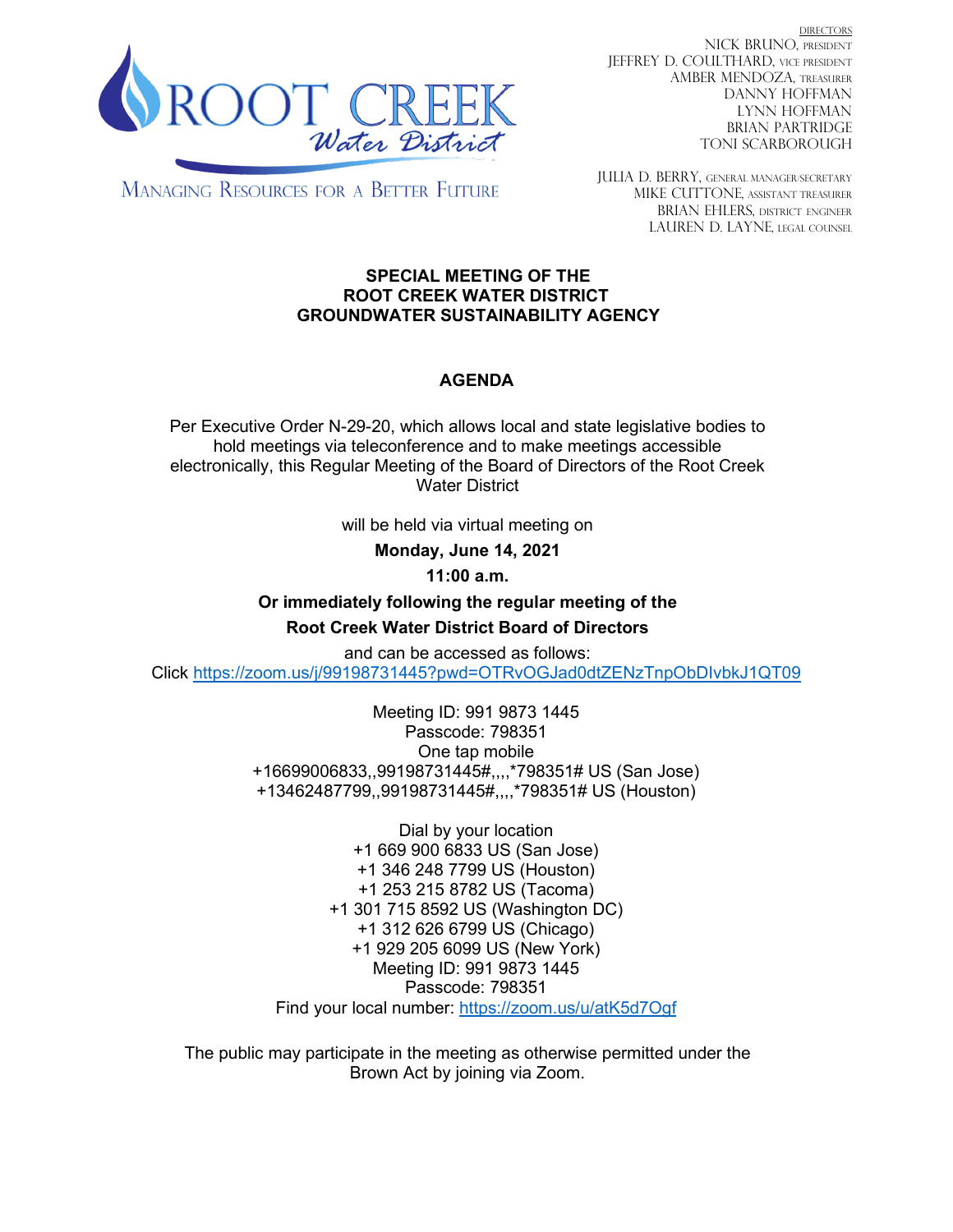### **1. CALL TO ORDER**

## **REGULAR MEETING OF THE BOARD OF DIRECTORS**

### **2. ADDITIONS TO THE AGENDA**

*(The Board may add an item to the agenda if, upon a two-thirds vote, the Board finds that there is a need for immediate action on the matter and the need came to the attention of the District after the posting of this Agenda).*

### **3. PUBLIC COMMENT**

Members of the public may address the Board on any matter related to the District that is not included on the Agenda. Comments are limited to five (5) minutes per person.

## **4. POTENTIAL CONFLICT(S) OF INTEREST**

*(Any Board member who has a potential conflict of interest may now identify the item and recuse himself or herself from discussing and voting on the matter).*

- 5. **APPROVAL OF GSA MEETING MINUTES** Review and take action to approve minutes.
	- a. RCWDGSA Minutes from January 15, 2021
	- b. RCWDGSA Minutes from March 8, 2021

#### **6. CORRESPONDENCE**

*(Members of the Board or Staff may provide comment on any timely matter related to the District that is not included on the agenda).*

#### **7. STAFF REPORT**

- **a. General Manager** The Board may take action on any of the following items:
	- i. Madera Subbasin Status Update
		- 1. Madera Subbasin ad hoc Committee
			- a. Mitigation of Undesirable Results
		- 2. Madera County GSAs Groundwater Allocation
		- 3. Governor's Budget for Groundwater Management Projects (CA Budget May Revise)
	- ii. Other items as needed